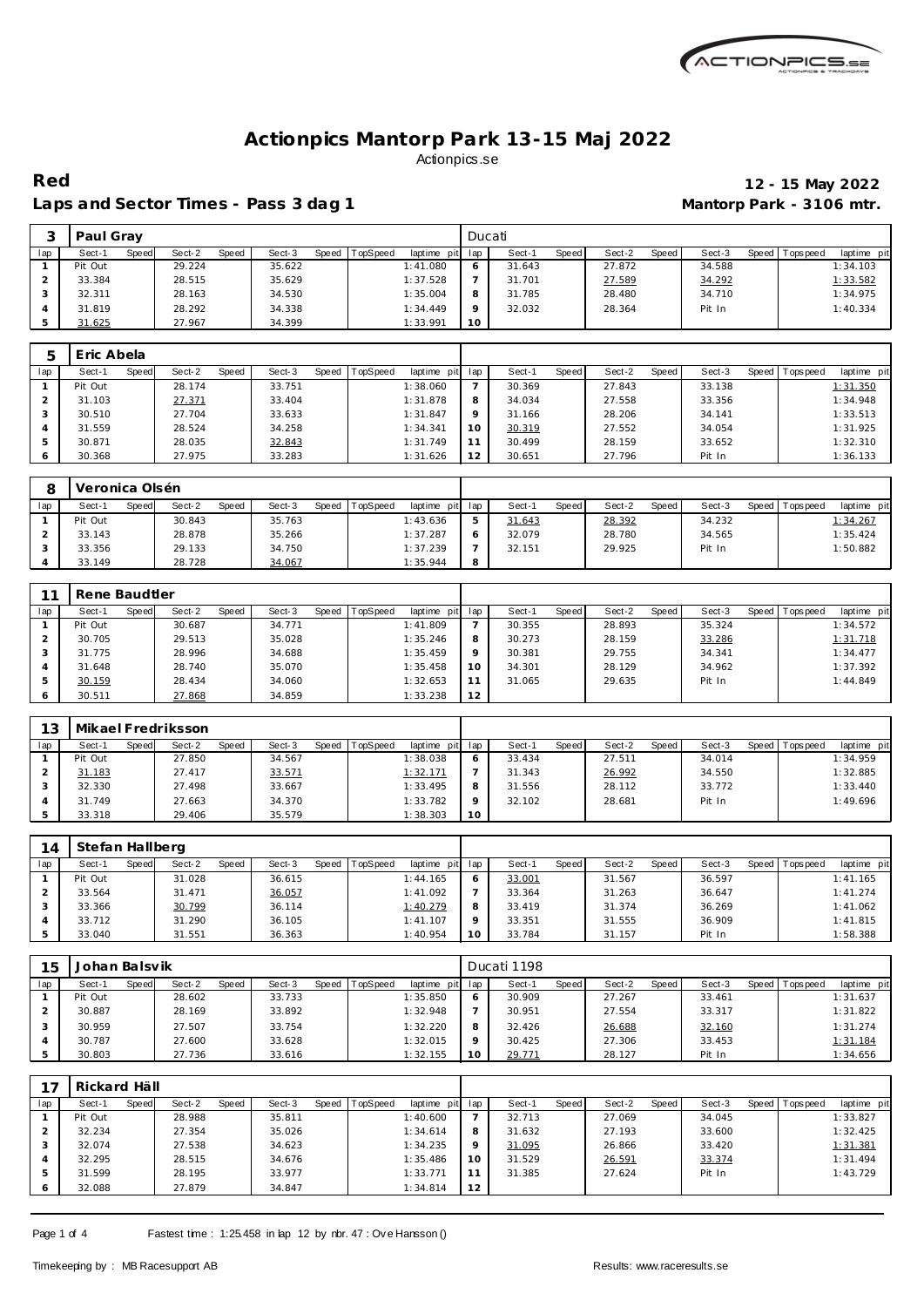

Laps and Sector Times - Pass 3 dag 1 **Mantorp Park - 3106 mtr.** 

## **Red 12 - 15 May 2022**

| 27  | Ståle Lovas |       |        |       |        |       |          |             |         |        |       |        |       |        |                 |             |  |
|-----|-------------|-------|--------|-------|--------|-------|----------|-------------|---------|--------|-------|--------|-------|--------|-----------------|-------------|--|
| lap | Sect-1      | Speed | Sect-2 | Speed | Sect-3 | Speed | TopSpeed | laptime pit | lap     | Sect-1 | Speed | Sect-2 | Speed | Sect-3 | Speed Tops peed | laptime pit |  |
|     | Pit Out     |       | 28.329 |       | 35.366 |       |          | 1:38.943    | 6       | 31.705 |       | 27.883 |       | 33.693 |                 | 1:33.281    |  |
|     | 31.830      |       | 28.742 |       | 35.830 |       |          | 1:36.402    |         | 31.483 |       | 27.250 |       | 33.598 |                 | 1:32.331    |  |
|     | 32.576      |       | 28,808 |       | 35.808 |       |          | 1:37.192    | 8       | 32.741 |       | 27.788 |       | 33.704 |                 | 1:34.233    |  |
| 4   | 32.029      |       | 29.319 |       | 36.163 |       |          | 1:37.511    | $\circ$ | 30.496 |       | 27.810 |       | 33.689 |                 | 1:31.995    |  |
| 5   | 33.279      |       | 27.448 |       | 34.097 |       |          | 1:34.824    | 10      | 30.885 |       | 28.508 |       | Pit In |                 | 1:39.396    |  |

| 43       |         | Terie Hoelseth |        |              |        |                |                 |             |        |       |        |       |        |                   |             |
|----------|---------|----------------|--------|--------------|--------|----------------|-----------------|-------------|--------|-------|--------|-------|--------|-------------------|-------------|
| lap      | Sect-1  | Speed          | Sect-2 | <b>Speed</b> | Sect-3 | Speed TopSpeed | laptime pit lap |             | Sect-  | Speed | Sect-2 | Speed | Sect-3 | Speed   Tops peed | laptime pit |
|          | Pit Out |                | 28.267 |              | 35.562 |                | 1:39.698        | $\sim$<br>ు | 32.352 |       | 28.773 |       | Pit In |                   | 1:40.979    |
| <u>.</u> | 31.529  |                | 28.845 |              | 36.167 |                | 1:36.541        |             |        |       |        |       |        |                   |             |

| 47  | Ove Hansson |       |        |       |        |                |             |     |        |       |        |       |        |                 |             |
|-----|-------------|-------|--------|-------|--------|----------------|-------------|-----|--------|-------|--------|-------|--------|-----------------|-------------|
| lap | Sect-1      | Speed | Sect-2 | Speed | Sect-3 | Speed TopSpeed | laptime pit | lap | Sect-1 | Speed | Sect-2 | Speed | Sect-3 | Speed Tops peed | laptime pit |
|     | Pit Out     |       | 26.062 |       | 31.611 |                | 1:31.557    | 8   | 28.552 |       | 25.920 |       | 31.422 |                 | 1:25.894    |
|     | 28.872      |       | 26.771 |       | 33.448 |                | 1:29.091    | 9   | 28.572 |       | 25.693 |       | 31.467 |                 | 1:25.732    |
|     | 28.889      |       | 26.035 |       | 31.294 |                | 1:26.218    | 10  | 30.379 |       | 25.584 |       | 31.255 |                 | 1:27.218    |
| 4   | 29.231      |       | 25.799 |       | 31.288 |                | 1:26.318    | 11  | 30.578 |       | 25.756 |       | 32.055 |                 | 1:28.389    |
| 5   | 31.033      |       | 26.050 |       | 32.581 |                | 1:29.664    | 12  | 28.663 |       | 25.677 |       | 31.118 |                 | 1:25.458    |
| 6   | 29.221      |       | 26.290 |       | 32.276 |                | 1:27.787    | 13  | 30.359 |       | 32.236 |       | Pit In |                 | 1:43.169    |
|     | 31.309      |       | 25.863 |       | 31.758 |                | 1:28.930    | 14  |        |       |        |       |        |                 |             |

| 52  |         |       | Christian Barman Gynnerwall |       |        |       |          |             |         |        |       |        |       |        |       |           |             |
|-----|---------|-------|-----------------------------|-------|--------|-------|----------|-------------|---------|--------|-------|--------|-------|--------|-------|-----------|-------------|
| lap | Sect-1  | Speed | Sect-2                      | Speed | Sect-3 | Speed | TopSpeed | laptime pit | lap     | Sect-1 | Speed | Sect-2 | Speed | Sect-3 | Speed | Tops peed | laptime pit |
|     | Pit Out |       | 27.870                      |       | 33.813 |       |          | 1:34.972    |         | 30.008 |       | 27.704 |       | 33.290 |       |           | 1:31.002    |
|     | 32.549  |       | 27.880                      |       | 34.773 |       |          | 1:35.202    | 8       | 31.788 |       | 28.062 |       | 35.138 |       |           | 1:34.988    |
|     | 31.127  |       | 27.618                      |       | 33.310 |       |          | 1:32.055    | $\circ$ | 31.656 |       | 28.147 |       | 33.968 |       |           | 1:33.771    |
|     | 30.754  |       | 27.669                      |       | 33.106 |       |          | 1:31.529    | 10      | 30.180 |       | 27.945 |       | 35.215 |       |           | 1:33.340    |
|     | 30.043  |       | 27.762                      |       | 32.490 |       |          | 1:30.295    |         | 32.247 |       | 30.870 |       | Pit In |       |           | 1:49.314    |
|     | 29.844  |       | 27.402                      |       | 32.543 |       |          | 1:29.789    | 12      |        |       |        |       |        |       |           |             |

| 53  | Henrik Nygren |       |        |       |        |                  |             |         |        |       |        |       |        |       |            |             |
|-----|---------------|-------|--------|-------|--------|------------------|-------------|---------|--------|-------|--------|-------|--------|-------|------------|-------------|
| lap | Sect-1        | Speed | Sect-2 | Speed | Sect-3 | Speed   TopSpeed | laptime pit | lap     | Sect-′ | Speed | Sect-2 | Speed | Sect-3 | Speed | Tops pee d | laptime pit |
|     | Pit Out       |       | 29.931 |       | 33.898 |                  | 1:38.060    |         | 33.082 |       | 29.121 |       | 35.022 |       |            | 1:37.225    |
|     | 31.294        |       | 29.081 |       | 34.579 |                  | 1:34.954    | 8       | 30.824 |       | 28.875 |       | 32.706 |       |            | 1:32.405    |
|     | 33.444        |       | 29.692 |       | 33.836 |                  | 1:36.972    | $\circ$ | 30.582 |       | 29.135 |       | 33.525 |       |            | 1:33.242    |
|     | 32.784        |       | 28.868 |       | 33.807 |                  | 1:35.459    | 10      | 30.996 |       | 28.892 |       | 33.628 |       |            | 1:33.516    |
|     | 31.998        |       | 28.873 |       | 35.298 |                  | 1:36.169    | 11      | 32.766 |       | 31.823 |       | Pit In |       |            | 1:44.751    |
| O   | 33.215        |       | 29.858 |       | 36.518 |                  | 1:39.591    | 12      |        |       |        |       |        |       |            |             |

| 55  | Shahzad Rana |       |        |       |        |       |          |                 |        |       |        |       |        |                 |             |  |
|-----|--------------|-------|--------|-------|--------|-------|----------|-----------------|--------|-------|--------|-------|--------|-----------------|-------------|--|
| lap | Sect-1       | Speed | Sect-2 | Speed | Sect-3 | Speed | TopSpeed | laptime pit lap | Sect-1 | Speed | Sect-2 | Speed | Sect-3 | Speed Tops peed | laptime pit |  |
|     | Pit Out      |       | 32.634 |       | 36.938 |       |          | 1:49.553        | 31.883 |       | 29.329 |       | 37.028 |                 | 1:38.240    |  |
|     | 33.035       |       | 30.896 |       | 36.479 |       |          | 1:40.410        | 33.532 |       | 34.284 |       | Pit In |                 | 1:52.126    |  |

| 63  | Magnus Jifors |       |        |       |        |       |                 |             |       |        |       |        |         |        |                 |             |
|-----|---------------|-------|--------|-------|--------|-------|-----------------|-------------|-------|--------|-------|--------|---------|--------|-----------------|-------------|
| lap | Sect-1        | Speed | Sect-2 | Speed | Sect-3 | Speed | <b>TopSpeed</b> | laptime pit | . Iap | Sect-1 | Speed | Sect-2 | Speed I | Sect-3 | Speed Tops peed | laptime pit |
|     | Pit Out       |       | 31.602 |       | 36.947 |       |                 | 1:48.155    |       | 33.032 |       | 29.436 |         | 35.782 |                 | 1:38.250    |
|     | 32.944        |       | 29.395 |       | 35.368 |       |                 | 1:37.707    |       | 32.279 |       | 29.292 |         | 35.479 |                 | 1:37.050    |
|     | 33.046        |       | 30.106 |       | 36.085 |       |                 | 1:39.237    |       | 32.408 |       | 29.381 |         | 35.575 |                 | 1:37.364    |
|     | 33.025        |       | 29.830 |       | 36.037 |       |                 | 1:38.892    |       | 33.142 |       | 29.357 |         | Pit In |                 | 1:47.509    |
|     | 33.202        |       | 28.960 |       | 35.816 |       |                 | 1:37.978    | 10    |        |       |        |         |        |                 |             |

| 67  | Michael Wiklund |       |        |       |        |       |          |             |         |        |       |        |       |        |       |             |             |
|-----|-----------------|-------|--------|-------|--------|-------|----------|-------------|---------|--------|-------|--------|-------|--------|-------|-------------|-------------|
| lap | Sect-1          | Speed | Sect-2 | Speed | Sect-3 | Speed | TopSpeed | laptime pit | lap     | Sect-1 | Speed | Sect-2 | Speed | Sect-3 | Speed | T ops pee d | laptime pit |
|     | Pit Out         |       | 27.640 |       | 34.308 |       |          | 1:37.620    | O       | 31.466 |       | 26.950 |       | 32.711 |       |             | 1:31.127    |
|     | 30.851          |       | 26.913 |       | 33.786 |       |          | 1:31.550    |         | 30.424 |       | 27.238 |       | 33.241 |       |             | 1:30.903    |
|     | 32.224          |       | 27.975 |       | 32.845 |       |          | 1:33.044    | 8       | 30.306 |       | 27.068 |       | 33.364 |       |             | 1:30.738    |
|     | 30.251          |       | 28.097 |       | 33.800 |       |          | 1:32.148    | $\circ$ | 31.021 |       | 27.045 |       | 32.731 |       |             | 1:30.797    |
|     | 31.014          |       | 28.094 |       | 33.146 |       |          | 1:32.254    | 10      | 34.859 |       | 32.304 |       | Pit In |       |             | 1:49.495    |

Page 2 of 4 Fastest time : 1:25.458 in lap 12 by nbr. 47 : Ove Hansson ()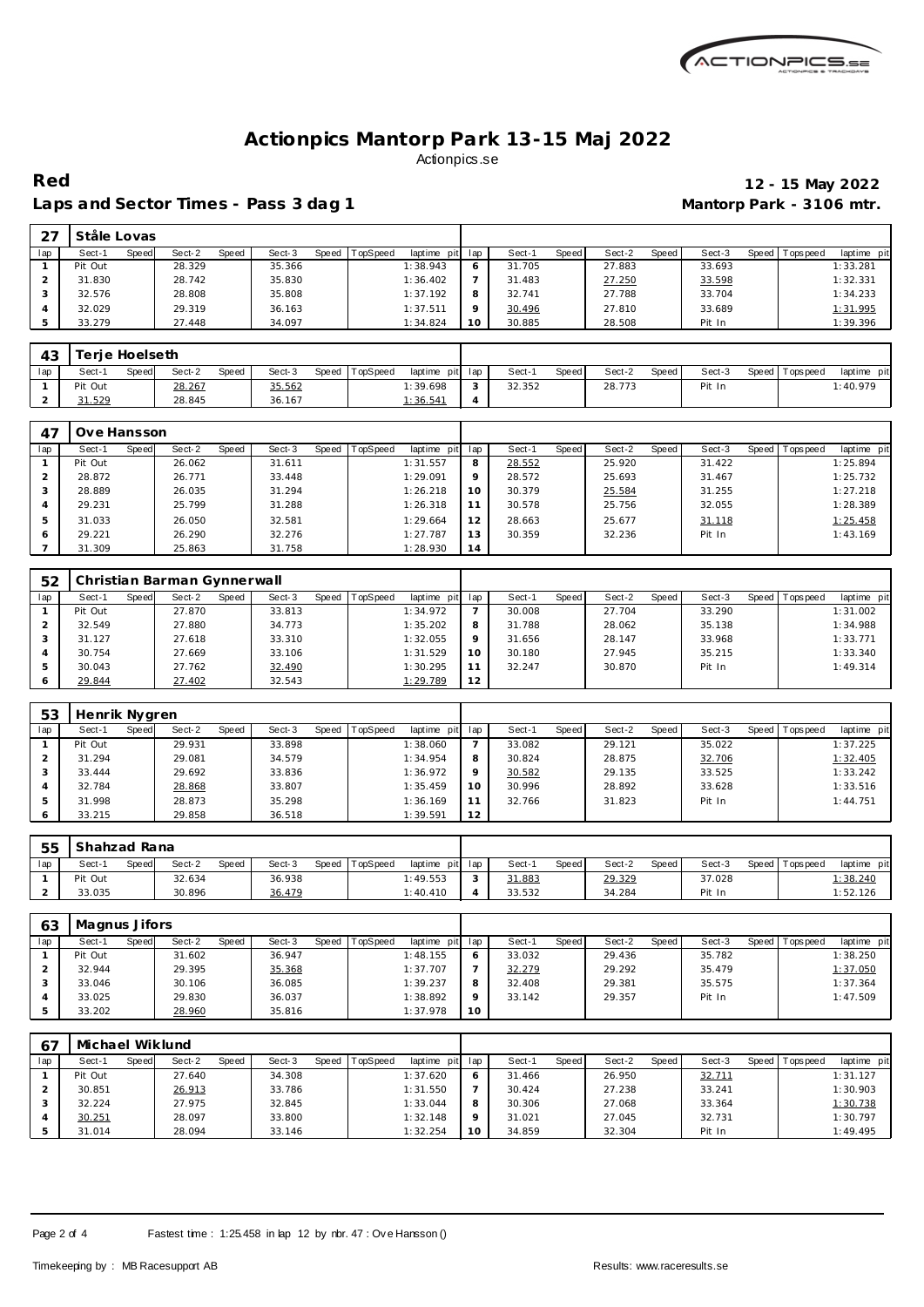

**Red 12 - 15 May 2022**

#### Laps and Sector Times - Pass 3 dag 1 **Mantorp Park - 3106 mtr.**

| 78  | Robin Halemark |       |        |       |        |       |                 |             |     |        |       |        |       |        |                 |             |
|-----|----------------|-------|--------|-------|--------|-------|-----------------|-------------|-----|--------|-------|--------|-------|--------|-----------------|-------------|
| lap | Sect-1         | Speed | Sect-2 | Speed | Sect-3 | Speed | <b>TopSpeed</b> | laptime pit | lap | Sect-1 | Speed | Sect-2 | Speed | Sect-3 | Speed Tops peed | laptime pit |
|     | Pit Out        |       | 27.023 |       | 33.869 |       |                 | 1:35.255    |     | 29.702 |       | 25.959 |       | 32.170 |                 | 1:27.831    |
|     | 30.498         |       | 26.806 |       | 33.398 |       |                 | 1:30.702    |     | 29.140 |       | 26.303 |       | 32.557 |                 | 1:28.000    |
|     | 31.566         |       | 27.243 |       | 32.919 |       |                 | 1:31.728    |     | 28.962 |       | 25.837 |       | 33.015 |                 | 1:27.814    |
|     | 33.075         |       | 26.727 |       | 34.022 |       |                 | 1:33.824    | 10  | 31.187 |       | 25.693 |       | 32.001 |                 | 1:28.881    |
|     | 32.402         |       | 26.118 |       | 32.753 |       |                 | 1:31.273    |     | 28.906 |       | 26.180 |       | Pit In |                 | 1:35.083    |
| 6   | 32.227         |       | 26.233 |       | 33.369 |       |                 | 1:31.829    | 12  |        |       |        |       |        |                 |             |

| 83  |         |       | Heikki Kimmo Salmenranta |       |        |                |             |         |        |              |        |       |        |       |           |             |  |
|-----|---------|-------|--------------------------|-------|--------|----------------|-------------|---------|--------|--------------|--------|-------|--------|-------|-----------|-------------|--|
| lap | Sect-1  | Speed | Sect-2                   | Speed | Sect-3 | Speed TopSpeed | laptime pit | lap     | Sect-1 | <b>Speed</b> | Sect-2 | Speed | Sect-3 | Speed | Tops peed | laptime pit |  |
|     | Pit Out |       | 28.365                   |       | 33.965 |                | 1:38.136    |         | 33.322 |              | 29.844 |       | 35.975 |       |           | 1:39.141    |  |
|     | 31.336  |       | 28.320                   |       | 33.661 |                | 1:33.317    | 8       | 30.715 |              | 27.759 |       | 33.404 |       |           | 1:31.878    |  |
|     | 31.599  |       | 28.458                   |       | 35.084 |                | 1:35.141    | $\circ$ | 31.423 |              | 27.937 |       | 35.151 |       |           | 1:34.511    |  |
|     | 33.601  |       | 27.512                   |       | 35.096 |                | 1:36.209    | 10      | 30.091 |              | 27.599 |       | 33.641 |       |           | 1:31.331    |  |
|     | 33.688  |       | 28.334                   |       | 34.139 |                | 1:36.161    |         | 30.748 |              | 27.559 |       | 33.525 |       |           | 1:31.832    |  |
| 6   | 32.287  |       | 28.251                   |       | 35.755 |                | 1:36.293    | 12      | 31.163 |              | 29.435 |       | Pit In |       |           | 1:44.651    |  |

| 89  |         |       | Jimmy Kvarnström |       |        |                |             |         |        |       |        |       |        |       |            |             |
|-----|---------|-------|------------------|-------|--------|----------------|-------------|---------|--------|-------|--------|-------|--------|-------|------------|-------------|
| lap | Sect-1  | Speed | Sect-2           | Speed | Sect-3 | Speed TopSpeed | laptime pit | lap     | Sect-1 | Speed | Sect-2 | Speed | Sect-3 | Speed | Tops pee d | laptime pit |
|     | Pit Out |       | 28.363           |       | 36.408 |                | 1: 41.724   |         | 34.647 |       | 29.364 |       | 36.553 |       |            | 1:40.564    |
|     | 33.116  |       | 28.241           |       | 36.356 |                | 1:37.713    | 8       | 33.715 |       | 28.636 |       | 36.499 |       |            | 1:38.850    |
|     | 33.376  |       | 28.628           |       | 36.618 |                | 1:38.622    | $\circ$ | 33.566 |       | 28.200 |       | 37.734 |       |            | 1:39.500    |
|     | 33.892  |       | 28.543           |       | 37.239 |                | 1:39.674    | 10      | 33.883 |       | 28.901 |       | 37.152 |       |            | 1:39.936    |
|     | 33.931  |       | 29.314           |       | 37.374 |                | 1:40.619    | 11      | 34.206 |       | 31.500 |       | Pit In |       |            | 1:46.310    |
|     | 34.561  |       | 28.902           |       | 37.481 |                | 1:40.944    | 12      |        |       |        |       |        |       |            |             |

| Q <sub>1</sub> | Johan Norberg |       |        |       |        |       |          |                |         | Yamaha R6 |       |        |       |        |       |            |             |
|----------------|---------------|-------|--------|-------|--------|-------|----------|----------------|---------|-----------|-------|--------|-------|--------|-------|------------|-------------|
| lap            | Sect-1        | Speed | Sect-2 | Speed | Sect-3 | Speed | TopSpeed | laptime<br>pit | lap     | Sect-1    | Speed | Sect-2 | Speed | Sect-3 | Speed | Tops pee d | laptime pit |
|                | Pit Out       |       | 32.599 |       | 37.101 |       |          | 1:49.351       | 6       | 33.872    |       | 30.649 |       | 36.298 |       |            | 1:40.819    |
|                | 34.135        |       | 30.611 |       | 36.774 |       |          | 1:41.520       |         | 34.112    |       | 30.978 |       | 36.388 |       |            | 1:41.478    |
|                | 33.486        |       | 30.630 |       | 36.810 |       |          | 1:40.926       | 8       | 33.853    |       | 30.037 |       | 36.488 |       |            | 1:40.378    |
|                | 34.589        |       | 30.198 |       | 37.021 |       |          | 1:41.808       | $\circ$ | 33.706    |       | 30.176 |       | 37.918 |       |            | 1:41.800    |
|                | 34.375        |       | 30.636 |       | 36.311 |       |          | 1: 41.322      | 10      | 34.539    |       | 31.951 |       | Pit In |       |            | 1:47.706    |

| 93            | Jimmi Lammi |       |        |       |        |       |                 |             |         |        |       |        |       |        |         |            |             |
|---------------|-------------|-------|--------|-------|--------|-------|-----------------|-------------|---------|--------|-------|--------|-------|--------|---------|------------|-------------|
| lap           | Sect-1      | Speed | Sect-2 | Speed | Sect-3 | Speed | <b>TopSpeed</b> | laptime pit | lap     | Sect-1 | Speed | Sect-2 | Speed | Sect-3 | Speed I | T ops peed | laptime pit |
|               | Pit Out     |       | 27.662 |       | 35.386 |       |                 | 1:43.420    |         | 30.501 |       | 26.206 |       | 33.789 |         |            | 1:30.496    |
|               | 31.866      |       | 26.915 |       | 33.700 |       |                 | 1:32.481    | 8       | 31.460 |       | 26.448 |       | 32.715 |         |            | 1:30.623    |
| 3             | 31.643      |       | 27.124 |       | 32.801 |       |                 | 1:31.568    | $\circ$ | 33.748 |       | 26.481 |       | 33.048 |         |            | 1:33.277    |
|               | 30.691      |       | 26.858 |       | 34.518 |       |                 | 1:32.067    | 10      | 30.538 |       | 27.244 |       | 34.654 |         |            | 1:32.436    |
| $\mathcal{P}$ | 31.193      |       | 26.397 |       | 33.472 |       |                 | 1:31.062    |         | 32.478 |       | 29.380 |       | Pit In |         |            | 1:44.332    |
| 6             | 32.269      |       | 26.569 |       | 34.148 |       |                 | 1:32.986    | 12      |        |       |        |       |        |         |            |             |

| 95  | Robert Andersson |       |        |       |        |       |                 |                 |          |        |              |        |       |        |                |             |
|-----|------------------|-------|--------|-------|--------|-------|-----------------|-----------------|----------|--------|--------------|--------|-------|--------|----------------|-------------|
| lap | Sect-1           | Speed | Sect-2 | Speed | Sect-3 | Speed | <b>TopSpeed</b> | laptime pit     | lap      | Sect-1 | <b>Speed</b> | Sect-2 | Speed | Sect-3 | Speed Topspeed | laptime pit |
|     | Pit Out          |       | 28.734 |       | 35.993 |       |                 | 1:38.589        |          | 32.607 |              | 28.292 |       | 34.885 |                | 1:35.784    |
|     | 32.390           |       | 27.722 |       | 34.916 |       |                 | 1:35.028        | $\circ$  | 32.321 |              | 28.521 |       | 35.662 |                | 1:36.504    |
|     | 31.781           |       | 27.800 |       | 34.488 |       |                 | 1:34.069        | $\Omega$ | 32.747 |              | 29.539 |       | 34.538 |                | 1:36.824    |
|     | 32.101           |       | 28.679 |       | 34.912 |       |                 | 1:35.692        | 10       | 33.217 |              | 29.033 |       | 34.218 |                | 1:36.468    |
|     | 31.313           |       | 28.323 |       | 34.342 |       |                 | <u>1:33.978</u> |          | 31.108 |              | 29.136 |       | Pit In |                | 1:47.142    |
| O   | 31.554           |       | 27.724 |       | 35.200 |       |                 | 1:34.478        | 12       |        |              |        |       |        |                |             |

| 107 | Tomas Almgren |       |        |       |        |       |          |             |         |        |       |        |       |        |         |            |             |
|-----|---------------|-------|--------|-------|--------|-------|----------|-------------|---------|--------|-------|--------|-------|--------|---------|------------|-------------|
| lap | Sect-1        | Speed | Sect-2 | Speed | Sect-3 | Speed | TopSpeed | laptime pit | lap     | Sect-1 | Speed | Sect-2 | Speed | Sect-3 | Speed I | Tops pee d | laptime pit |
|     | Pit Out       |       | 29.233 |       | 35.264 |       |          | 1:38.944    |         | 32.531 |       | 28.354 |       | 35.271 |         |            | 1:36.156    |
|     | 32.218        |       | 28.577 |       | 34.757 |       |          | 1:35.552    | 8       | 32.250 |       | 28.747 |       | 35.580 |         |            | 1:36.577    |
|     | 32.404        |       | 28.835 |       | 34.896 |       |          | 1:36.135    | $\circ$ | 32.758 |       | 27.136 |       | 34.305 |         |            | 1:34.199    |
|     | 32.349        |       | 28.757 |       | 35.411 |       |          | 1:36.517    | 10      | 31.757 |       | 27.974 |       | 34.891 |         |            | 1:34.622    |
|     | 32.999        |       | 28.831 |       | 35.394 |       |          | 1:37.224    | 11      | 32.184 |       | 30.636 |       | Pit In |         |            | 1:47.441    |
|     | 32.724        |       | 29.298 |       | 35.099 |       |          | 1:37.121    | 12      |        |       |        |       |        |         |            |             |

|     | 108 Johan Borg |              |        |              |        |       |          |                 |        |       |        |       |        |                 |             |
|-----|----------------|--------------|--------|--------------|--------|-------|----------|-----------------|--------|-------|--------|-------|--------|-----------------|-------------|
| lap | Sect-1         | <b>Speed</b> | Sect-2 | <b>Speed</b> | Sect-3 | Speed | TopSpeed | laptime pit lap | Sect-1 | Speed | Sect-2 | Speed | Sect-3 | Speed Tops peed | laptime pit |
|     | Pit Out        |              | 29.023 |              | 36.046 |       |          | 1:42.193        | 32.020 |       | 28.269 |       | 35.801 |                 | 1:36.090    |
|     | 33.482         |              | 30.701 |              | 37.416 |       |          | 1:41.599        | 33.179 |       | 28.419 |       | 34.616 |                 | 1:36.214    |

Page 3 of 4 Fastest time : 1:25.458 in lap 12 by nbr. 47 : Ove Hansson ()